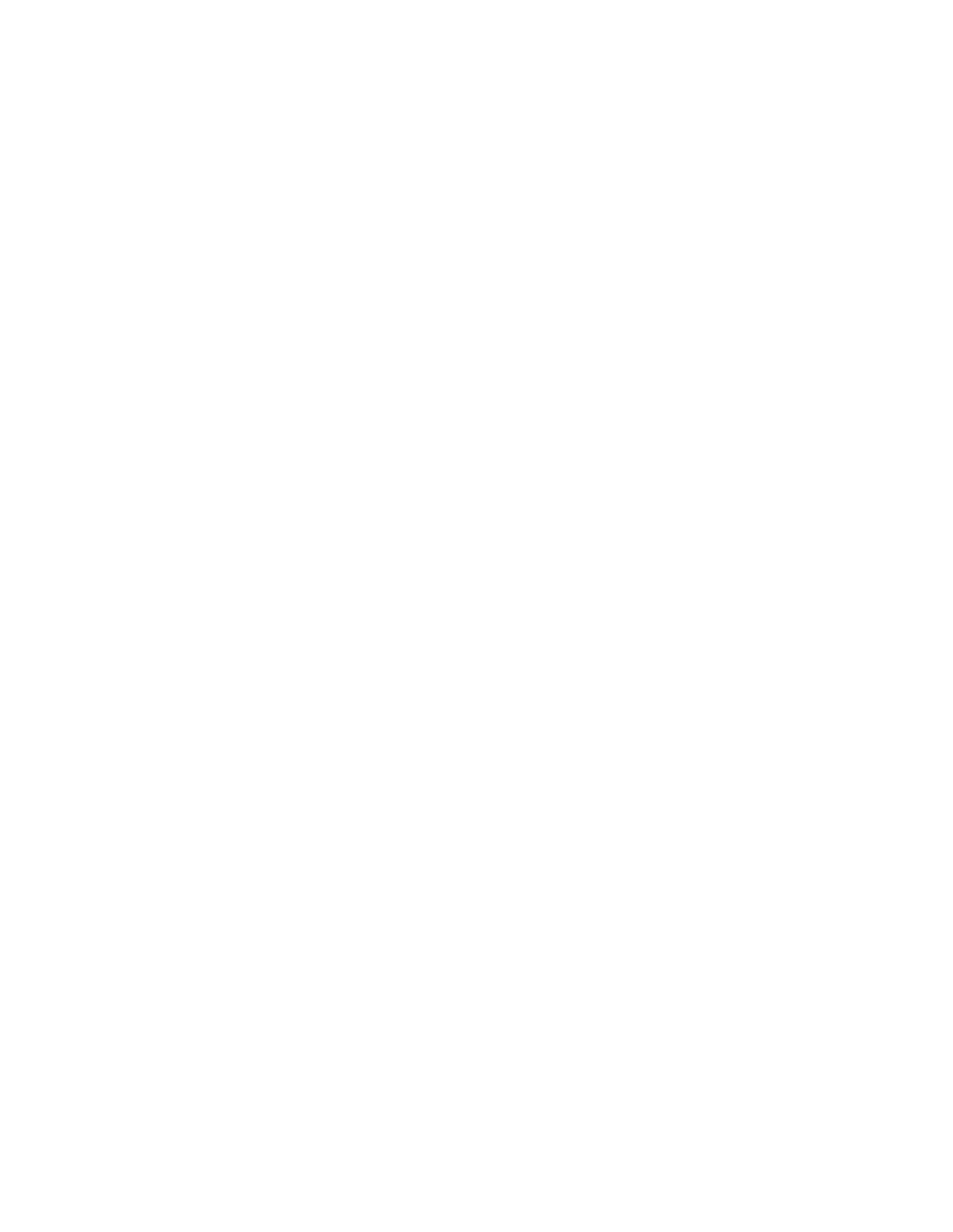### WORK PLAN OF THE INTER-AMERICAN COMMITTEE AGAINST TERRORISM

(Approved at the Third Plenary Session, held on February 17, 2005)

Member states shall commit to mutual cooperation, at the bilateral and multilateral levels, in jointly confronting terrorism, through coordinated action and the implementation of information and permanent active cooperation networks, to the extent of their capabilities and in keeping with their domestic law. Member states shall conduct these measures and this cooperation in a context of respect for the human rights of all persons traveling through the States, including migrant workers; nondiscrimination in the legitimate movement of persons between Member States; without prejudice to applicable international commitments in relation to the free movement of people and the facilitation of commerce; promoting subregional integration processes that are under way; and respect for the sovereignty of states.

In this context, Member States shall work towards the implementation of the following recommendations, in the framework of the Inter-American Convention against Terrorism.

# SECTION I. RECOMMENDATIONS OF CICTE TO THE MEMBER STATES

### A. BORDER AND CUSTOMS CONTROL MEASURES

### A.1. Border Control Measures

- Member states shall develop mechanisms, at the bilateral and multilateral levels, and in keeping with their domestic legal and administrative systems, for coordination and collaboration by their border security and control authorities to facilitate the flow of information that will allow for the identification and detention of any person in respect of whom there are serious reasons for considering that he or she has committed an offense established in the international instruments listed in Article 2 of the abovementioned Convention.
- Member states shall establish, where possible, early warning and intelligence-sharing systems so as to monitor and prevent the movements of terrorists, prevent their transit, and detain them.
- Member states shall carefully examine their practices at and between all points of entry into their territories with a view to improving vigilance and control, and preventing the passage of terrorists.
- Member states shall strive to cooperate on developing, to the extent possible, linked migration database systems that will help improve border security without impinging upon legitimate migration flows.
- Member states shall seek to promote ordinary and technical training for border and migration control officers. To that end, action will be taken to promote close cooperation among Member States in providing technical support and training to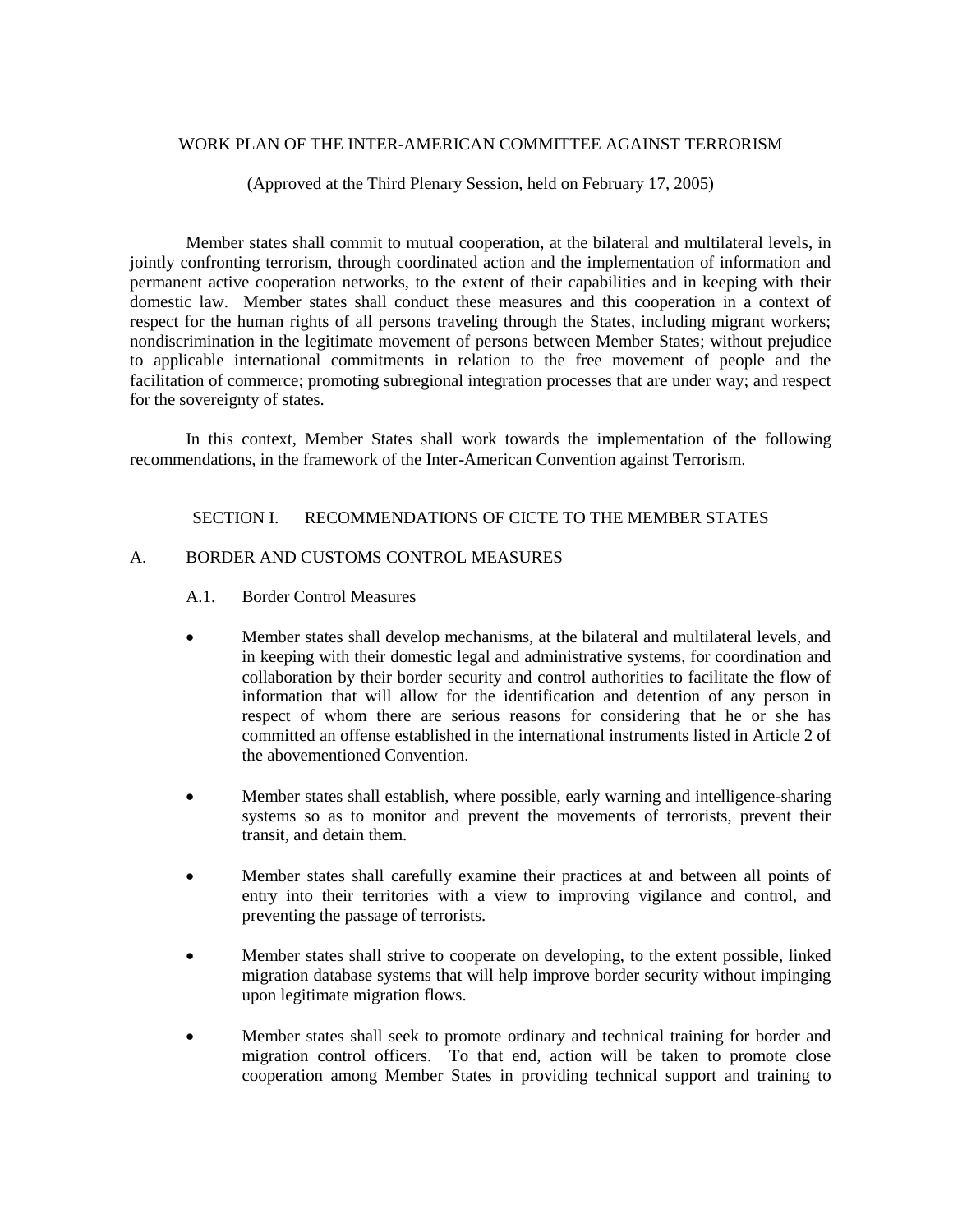those who need it, so as to attain minimum standards and share best practices for the training and qualification of border and migration control personnel.

# A.2. Quality of Identification and Travel Documents

- Member states shall coordinate measures to improve security in the issuance of identification and travel documents and in the quality of such documents. They shall also cooperate, as appropriate, in developing or sharing measures to prevent the duplication, falsification, or fraudulent use of identification and travel documents.
- Member states shall seek to exchange information, in keeping with their domestic law, to be used in determining:
	- a. Whether persons who cross or attempt to cross their borders do so with fraudulent travel documents;
	- b. The types of fraudulent travel documents used to cross borders, or whose use for such purpose is attempted;
	- c. The means employed by criminal organizations to obtain, manufacture or alter identification or travel documents that are used illegally.
- Member states shall seek to improve the quality of their national identification and travel documents and similar documents (birth certificates, marriage certificates, driver's licenses, military service cards, etc.) to meet minimum international security standards aimed at making them difficult to duplicate or falsify, or obtain fraudulently.

# A.3. Customs Control Measures

- Member states shall work to improve border control at their borders, including seaports, river ports, lake ports, airports, and border crossings.
- Member states shall seek to improve their customs control systems, as necessary, to prevent international trafficking in arms, explosives, and hazardous materials without documentation proving their lawful origin and use.
- Member states shall promote ordinary and technical training for customs control officers. To that end, Member States shall cooperate closely in providing technological support and training for those who need it, to establish common standards for the common objective of gradually harmonizing the training and qualifications of border or customs personnel.
- Member states shall encourage bilateral and multilateral meetings of their customs and border control institutions and agencies.
- Member states shall work to strengthen customs communication networks and the development of a global integrated electronic customs network that will enable customs authorities to better enforce control laws without affecting the flow of commerce.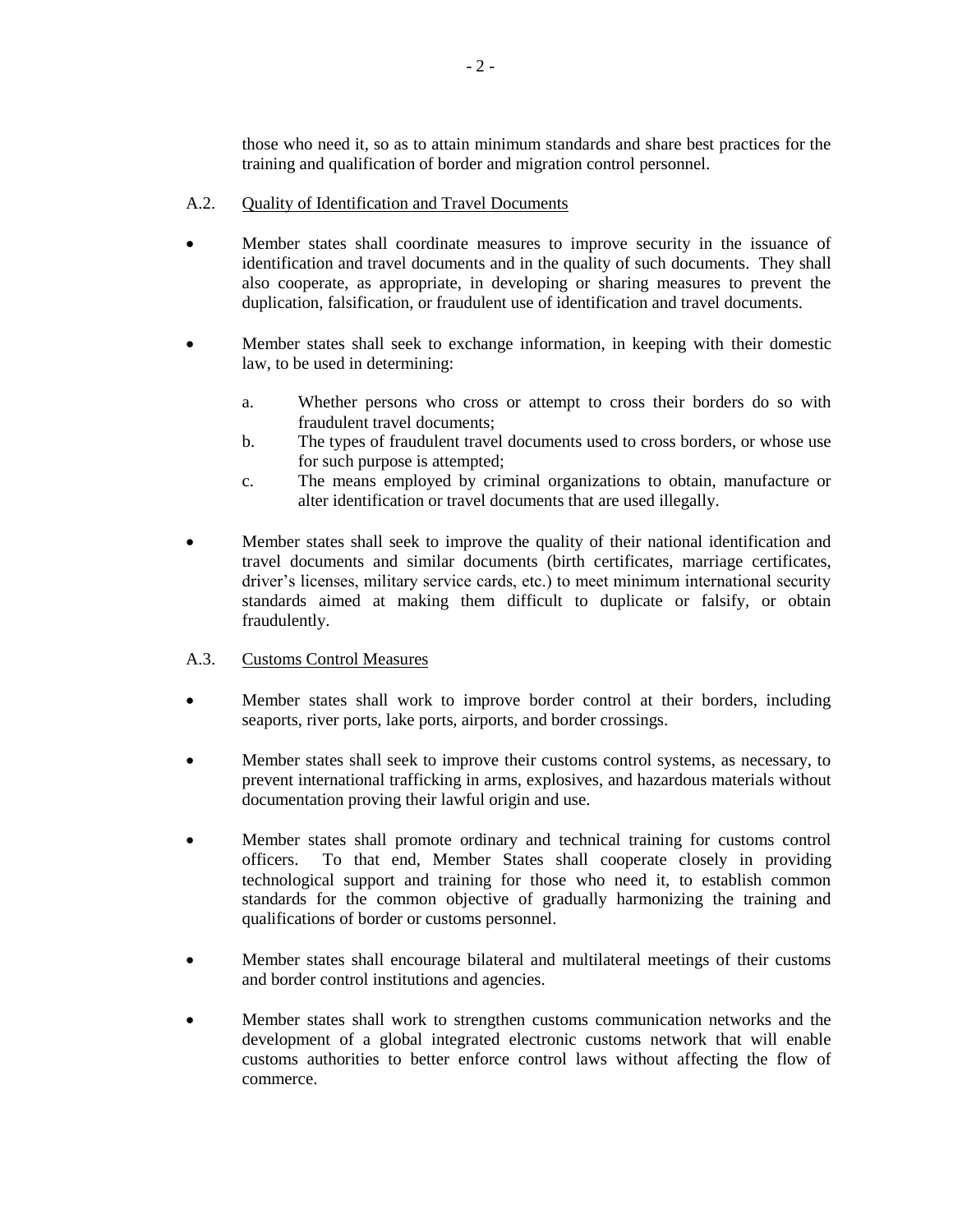- Member states shall seek to improve their measures to detect and monitor movements across borders of cash, bearer negotiable instruments, and other appropriate movements of value.
- A.4. Cooperation Mechanisms
- Member states shall step up the sharing of operational information on actions or movements of terrorists or their networks; on fraudulent documents; on the best approaches employed in fighting terrorism; and on illegal trafficking in arms, explosives, and hazardous materials.
- Member states shall provide or exchange, in a timely manner, and where possible, in electronic format, updated information on domestic laws and regulations adopted in the area of border and customs control.
- Member states shall cooperate in establishing and implementing minimum standards and best practices on border control procedures and policies.
- Member states shall establish measures designed to prevent unlawful trafficking in firearms, ammunition, explosives, and other related materials and they shall assess control measures to prevent production of them.
- Member states are urged to sign, ratify, and implement as expeditiously as possible the United Nations Convention against Transnational Organized Crime (TOC), its Supplementary Protocol against the Smuggling of Migrants by Land, Sea and Air, and its other protocols, the provisions of which address, among other matters, illegal immigrants and arms trafficking.

# B. MEASURES TO PREVENT, CONTROL, AND PENALIZE MONEY LAUNDERING AND THE FINANCING OF TERRORISM

# B.1. Legal frameworks

Update and adapt national legal frameworks with respect to existing international *instruments and adapt their institutional structure to fully apply the standards adopted:* 

- The States that have not yet done so should include money-laundering as an offense in their domestic legal systems, and define it as the laundering of proceeds from any illicit activity, including terrorism.
- The States that have not yet done so should define the offense of financing terrorism broadly, in accordance with international instruments, especially the International Convention for the Suppression of the Financing of Terrorism of 1999. The States may also take into account the recommendations on this subject contained in CICAD's Model Regulations concerning Laundering Offenses connected to Illicit Drug Trafficking and Other Serious Offenses.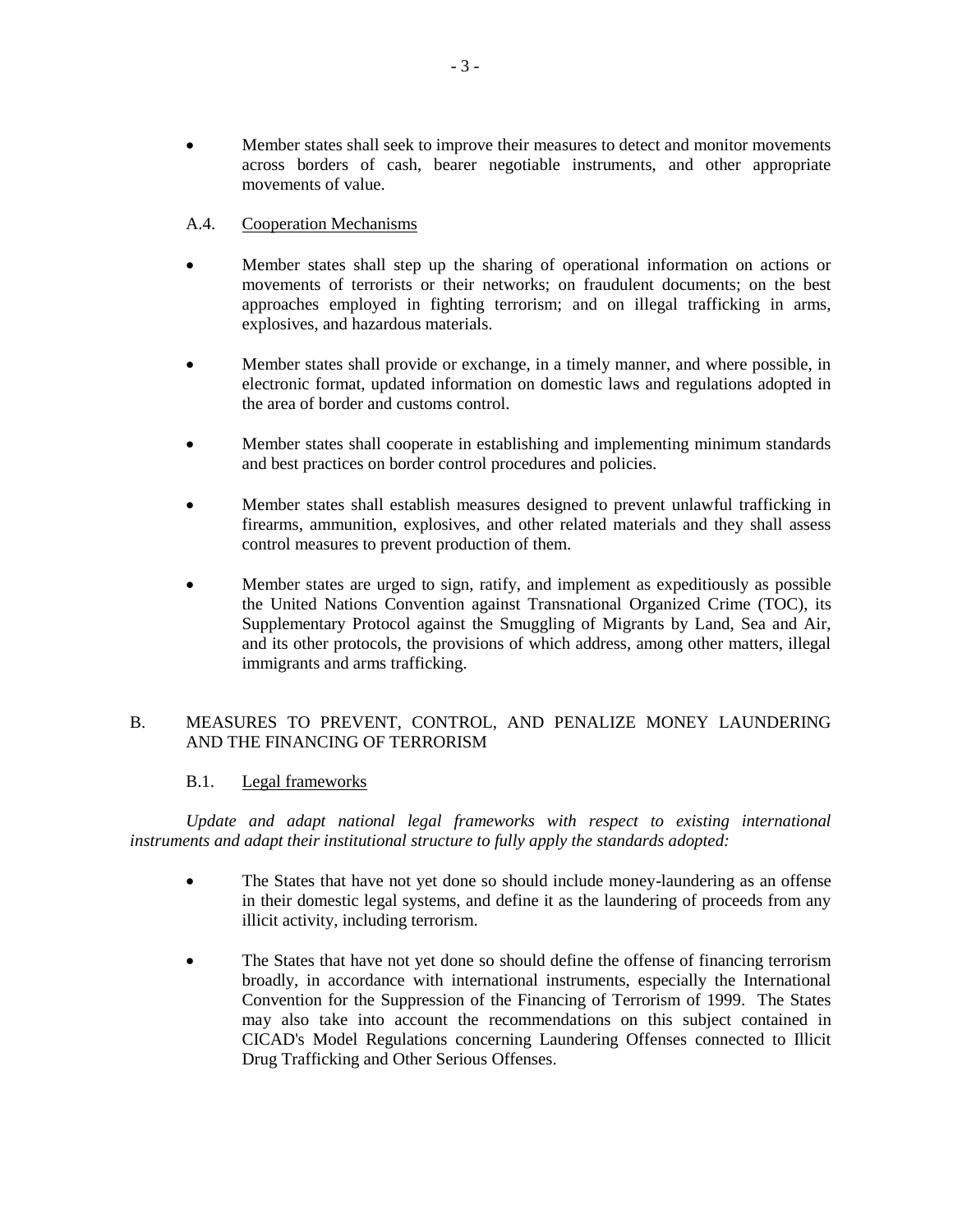- Considering that terrorist organizations and activities can be financed with legal resources, such as donations or contributions from persons or organizations, Member States should define the crime of financing of terrorism, terrorist groups, and terrorist activities in accordance with the provisions of existing international instruments.
- Member states should encourage non-profit and charitable organizations operating within their borders to adopt the voluntary guidelines on best practices in the administration of charities developed by the Financial Action Task Force (FATF).
- States that are currently updating their money laundering laws and already have projects to that end should seek to have the definition of the offense include terrorism and the financing of terrorism. To that end, the States may also take into account the recommendations on this subject contained in CICAD's Model Regulations concerning Laundering Offenses connected to Illicit Drug Trafficking and Other Serious Offenses.
- The countries should try to extend mandatory control systems for banking entities in each country to non-banking financial institutions and other economic activities, such as those listed in the CICAD Model Regulations and the FATF 40 Recommendations.<sup>1/</sup>
- Within their legal frameworks, Member States should provide for the creation and application of standards that authorize the lifting of bank, exchange, and tax confidentiality to enable their competent authorities and national oversight agencies to access information on clients and transactions.
- CICTE, recognizing the cooperative efforts of the CICAD Group of Experts on Money Laundering in revising the CICAD Model Regulations to include terrorist financing and associated offenses, encourages Member States to quickly adopt these regulations into their national legal framework. CICTE in partnership with CICAD, CFATF, GAFISUD FATF, and the international financial institutions is ready to provide technical assistance at the request of Member States.
- States in the Hemisphere should incorporate into their regulatory frameworks all the provisions in the CICAD Model Regulations Concerning Money-Laundering Offenses Connected to Illicit Drug Trafficking and other Serious Offenses, which is an instrument that contains and elaborates on money-laundering prevention, control, and suppression provisions and provisions on the financing of terrorism from different existing instruments.
- All Member States should adopt, within their laws, the revised forty (40) recommendations of the FATF and its nine (9) special recommendations on the financing of terrorism.

 $\overline{a}$ 

<sup>1.</sup> The Revised Forty Recommendations extended the applicability to non-banking sectors of the economy in 2003.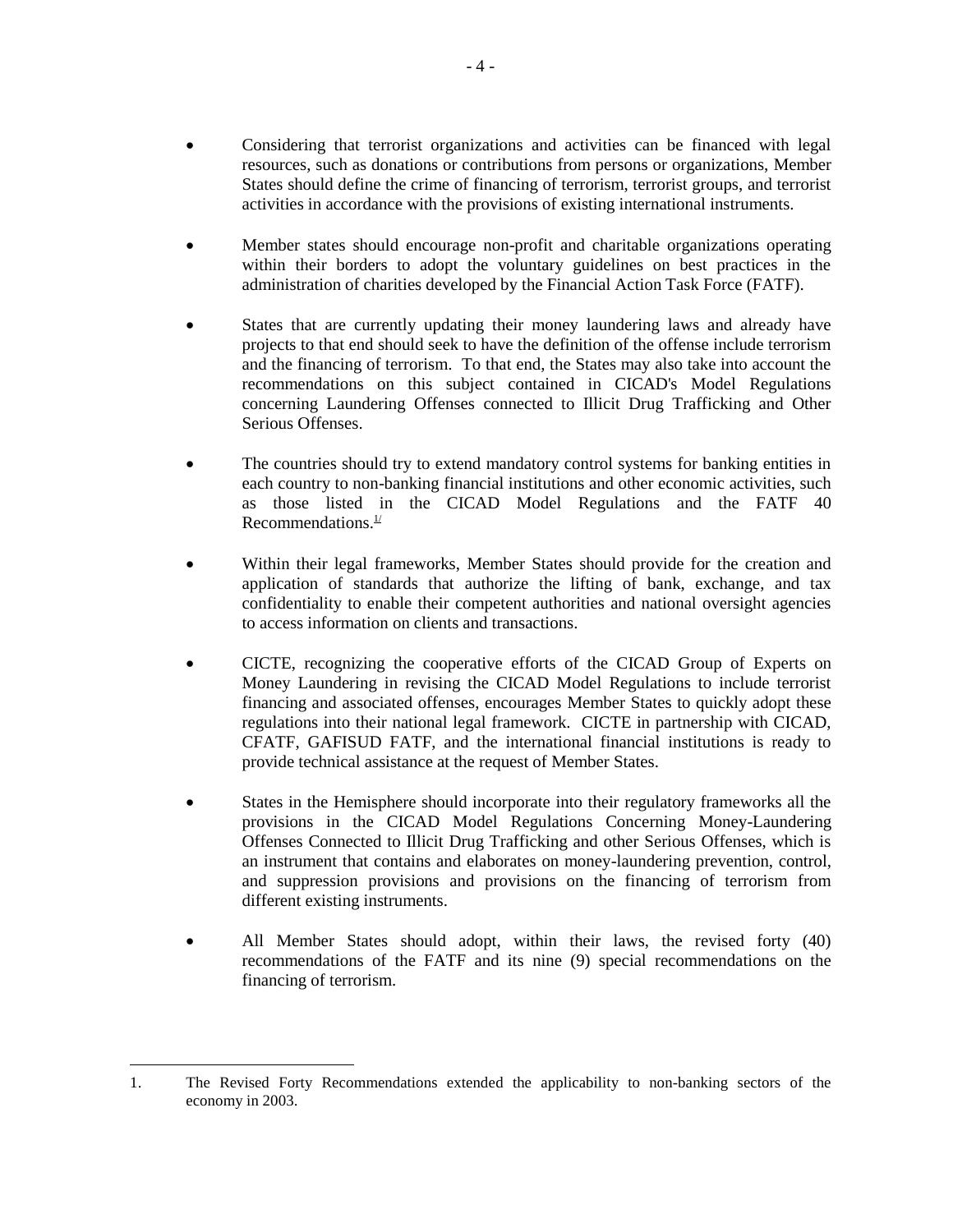# B.2. International instruments

- In order to have an adequate legislative framework to fight terrorism and prevent its financing, the Member States should adopt and fully implement international conventions relating to terrorism, especially the 1999 International Convention for the Suppression of the Financing of Terrorism. $2^{2}$
- Member States should adopt the international instruments related directly or indirectly to terrorism, such as the UN Convention against Transnational Organized Crime, the Inter-American Convention against the Illicit Manufacturing of and Trafficking in Firearms, Ammunition, Explosives, and other Related Materials (CIFTA), and the Inter-American Convention on Mutual Assistance in Criminal Matters.
- Member States that have not yet already done so should ratify the Inter-American Convention against Terrorism and adopt legislation and administrative practices to bring it into force.

# B.3. National, sub-regional, and international cooperation

*Decisive elements in cooperation to ensure an adequate flow of information at the national and international level:*

- Member States should ratify and adopt existing international conventions and fully enforce the judicial cooperation instruments provided for therein, particularly facilitating extradition for the offense of financing terrorist activities and/or organizations, use of special investigative techniques such as controlled delivery, and, when appropriate, conducting joint investigations.
- To facilitate information sharing, the States should establish which central authorities are responsible for sending assistance and cooperation requests and replies, as well as direct communication mechanisms among authorities nationally, bilaterally, and internationally.
- In compliance with the provisions contained in the different international instruments regarding money laundering and the financing of terrorism to which the States are party, the States should strengthen measures aimed at the freezing and forfeiture of terrorist funds and at lending the broadest possible cooperation in this area to States, at their request.
- The States should adopt regulations aimed at promoting cooperation and information sharing between the public and private sectors, especially between financial institutions and control authorities, with respect to individuals, entities, and organizations that could be related to money laundering activities and financing of terrorist groups and/or activities.

 $\overline{a}$ 2. Operative paragraph 7 of the resolution, "Strengthening Hemispheric Cooperation to Prevent, Combat, and Eliminate Terrorism," adopted at the Twenty-third Meeting of Consultation of Ministers of Foreign Affairs, held on September 21, 2001.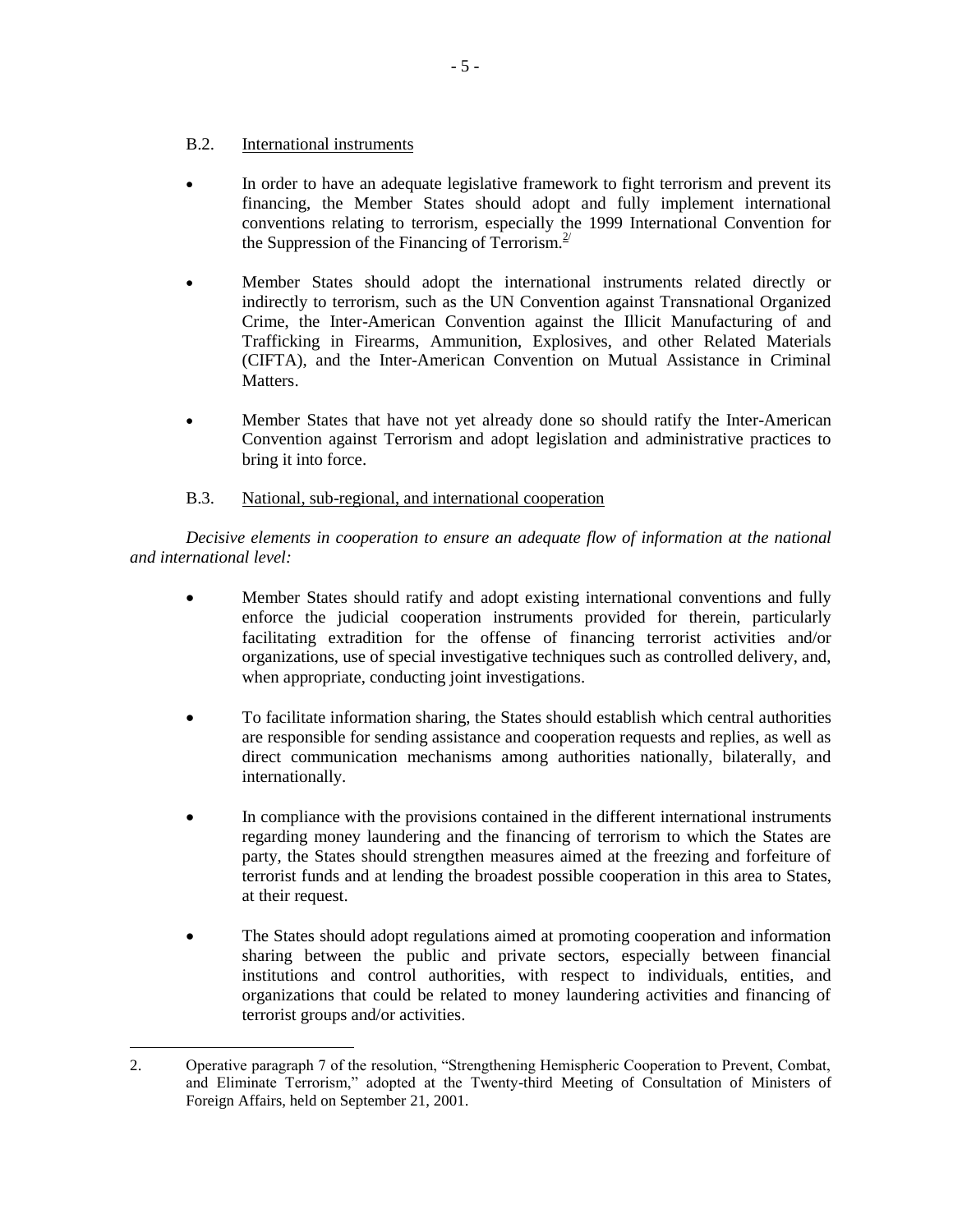- The States should promote the adoption of inter-institutional agreements that allow for the flow of information among the different administrative and control entities, including the creation of inter-institutional and inter-disciplinary committees to design counter-terrorism policies and actions.
- Pursuant to the mandate of the Third Summit of the Americas, States that have not yet done so should create financial intelligence units, as soon as possible, with sufficient authority to access any public or private information that could be used in cases involving money laundering or financing of terrorist organizations and/or activities. They should also have the authority to exchange information with counterpart units throughout the world, following the EGMONT Group guidelines.

# *Exchange of information*

- A database on national authorities, manuals of procedure for requesting assistance, and directories of national laws should be created at the hemispheric level.
- CICTE in cooperation with other interested units of the OAS should maximize the use of the secure information sharing capabilities provided by the Groove software initiative to be deployed throughout the Organization. Use of collaborative technologies provides a means of leveraging the activities of individual states and distant partners.

# C. TRANSPORTATION AND CYBER SECURITY

The Member States shall provide each other, where appropriate, cooperation and training in order to:

- Strengthen airport security to help to ensure that they meet the requirements of the Chicago Convention on International Civil Aviation and its annexes and International Civil Aviation Organization (ICAO) recommendations; and
- Comply with the security standards prepared by the Conference of Contracting Governments of the International Convention for the Safety of Life at Sea (SOLAS) of the International Maritime Organization (IMO), and the International Ship and Port Facility Security Code (ISPS Code).
- Observe newly emerging international standards on the security of travel documents.

# C.1. Aviation security measures

Strengthening the security of regional airports is a critical element in restoring passenger confidence in commercial air transport. Member states must consider the best way to apply their resources and make adequate preparations to comply with the Chicago Convention on International Civil Aviation and its Annexes and with the recommendations of ICAO.

 Member states shall endeavor to comply with the security standards and practices set out in the Chicago Convention, in particular its Annex 17. Member states shall promote assistance to improve aviation security in order to foster effective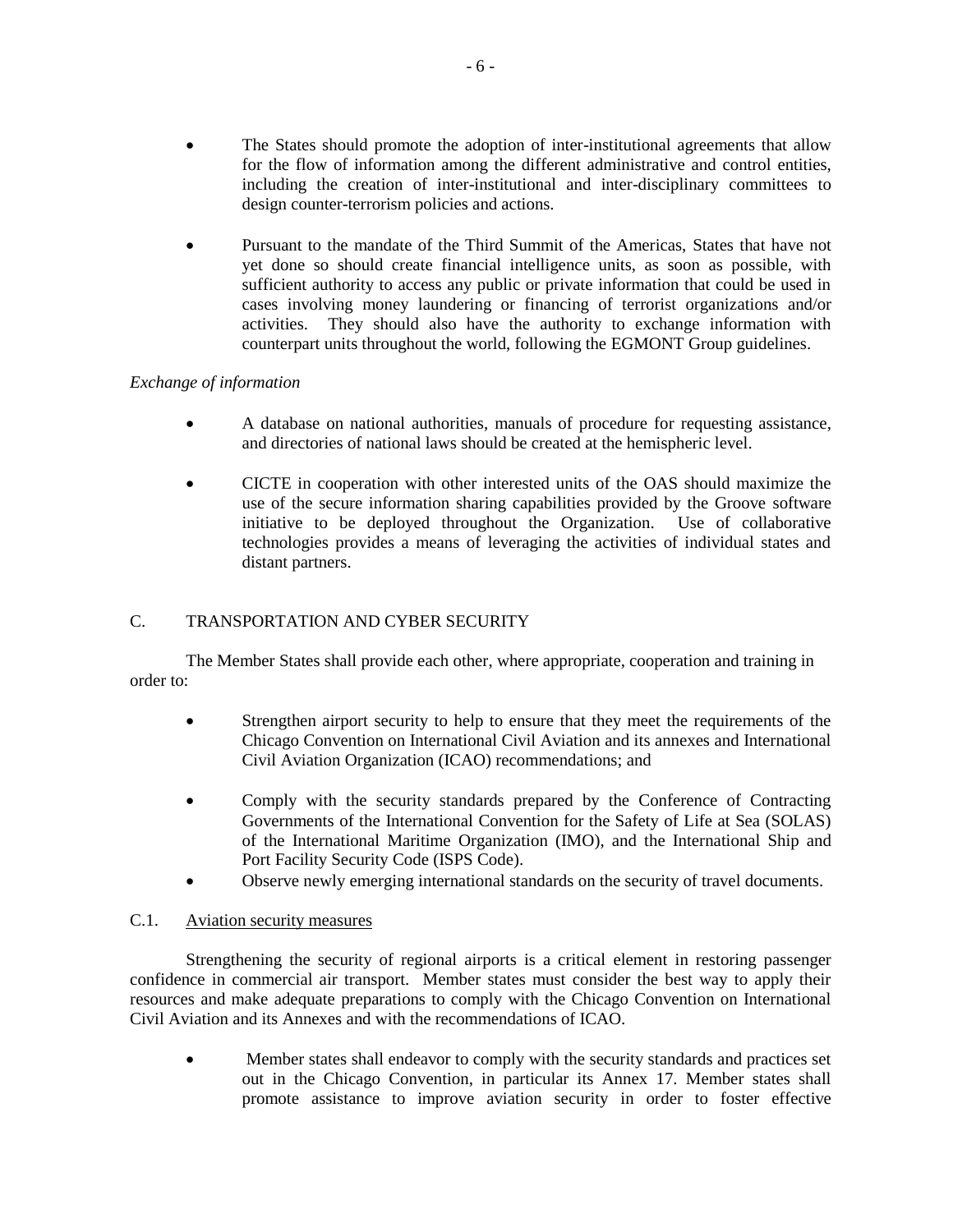implementation of the security rules and practices stipulated in that Convention**,**  particularly in adopting measures to ensure the screening of all hold baggage by January 1, 2006.

 Member states shall make known, via the CICTE Secretariat, appropriate technical assistance opportunities available to other Member States.

### C2. Maritime Security Measures

The International Maritime Organization (IMO) agreed to the development of new measures relating to the security of ships and port facilities. The most far-reaching of the new measures, among others, is the ISPS Code that entered into force in July 2004. The purpose of the Code is to provide a standardized, consistent framework for evaluating risk, enabling governments to offset changes in threat with changes in levels of readiness for ships and port facilities.

- Member states shall endeavor to meet the security standards developed by the Conference of Contracting Governments to the IMO SOLAS Convention and, in particular, effective implementation of the ISPS Code.
- Member states shall promote technical assistance for port security staff and managers. To that end, Member States shall make known, via the CICTE Secretariat, appropriate training opportunities available to other Member States.

### C3. Cyber Security Measures

Pursuant to General Assembly Resolution AG/RES. 1939 (XXXIII-O/03), CICTE, together with the Committee on Hemispheric Security, CITEL and the Group of Governmental Experts on Cyber-Crime of the Meeting of Ministers of Justice or Ministers or Attorneys General of the Americas (REMJA), contributed to the development of an integral hemispheric cyber-security strategy. This Strategy, adopted by the General Assembly through its resolution AG/RES. 2004 (XXXIV-O/04), requires close collaboration among the Member State governments, national cybersecurity experts and with the private sector. In that resolution, the General Assembly urges Member States to establish or identify national "alert, watch, and warning" groups, also known as "Computer Security Incident Response Teams" (CSIRTs).

As its contribution, CICTE, together with Member States and national experts, has elaborated a plan to develop and implement a hemispheric watch and warning network to report imminent cyber attacks and intrusions, and to provide information regarding remediation of vulnerabilities in those networked systems upon which national critical infrastructures rely.

To this end, the CICTE Secretariat will consult with Member States, that so request, as to their needs, capacities and interests. This consultation will be designed to assist Member States in the identification of critical networked information systems and in the conduct of vulnerability analyses with the aim of determining how to best focus activities and resources.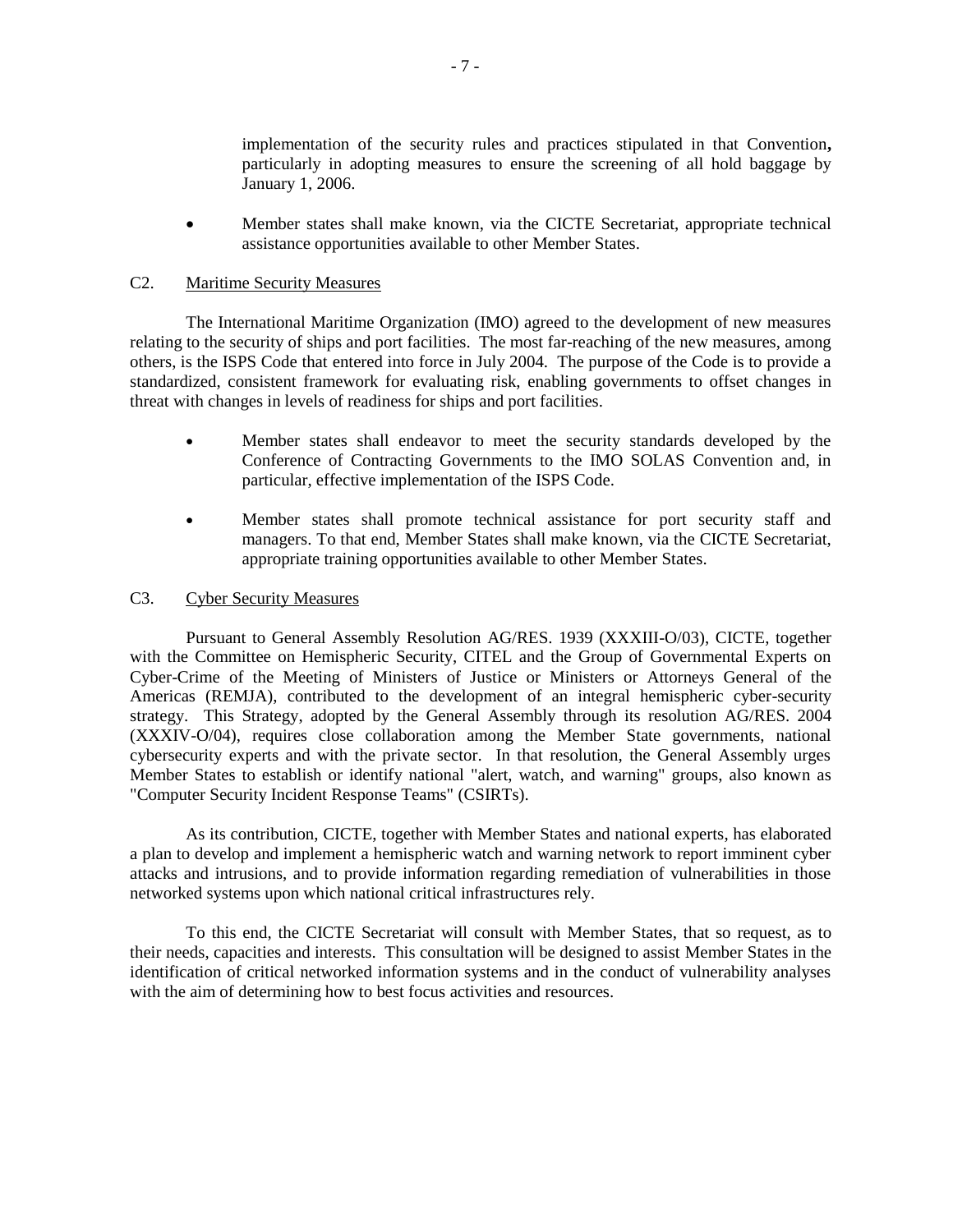### SECTION II. PROGRAM ACTIVITIES OF THE MEMBER STATES AND THE CICTE SECRETARIAT

#### A. MEMBER STATES AND SECRETARIAT

#### A.1 Cooperation Activities

In moving forward with its Work Plan and activities in the area of cooperation, CICTE will maintain permanent coordination with the pertinent entities of the inter-American system and other organizations. This will prevent a duplication of efforts and will maximize cooperation activities. To that end, it will take into account, as may be pertinent, the provisions of paragraphs 43 and 45 of the Declaration on Security in the Americas.

Cooperation activities shall be directed toward prevention, training, and the sharing of experiences and shall take into account, *inter alia*, the activities arising from the Inter-American Convention for the Prevention and Elimination of Terrorism.

Adaptation of the structure of CICTE should reflect a policy of coordination and strategic cooperation with these organizations.

CICTE and the CICTE Secretariat, in consultation with Member States, shall maintain formal relationships with the appropriate international organizations cooperating in the fight against terrorism. This shall include but not be limited to the United Nations, other regional multilateral organizations, the FATF and its regional affiliates, and others as deemed appropriate by the CICTE Secretariat in consultation with the Member States.

### A.2 Directory of competent authorities

Member states shall send the CICTE Secretariat the information needed to present a current directory of competent authorities. This information should be updated on a quarterly basis by the Member States and distributed by the Secretariat.

## A.3 Directory of competencies

Member states shall develop a directory of "specialized knowledge" containing information in such areas as the prevention, combating, and elimination of terrorism in the Hemisphere. This information shall be forwarded to the CICTE Secretariat for inclusion in the appropriate databases and for distribution to other Member States.

This directory shall serve to coordinate actions against terrorism in a timely and dynamic manner. The information should therefore be stored in a database file managed and maintained by the CICTE Secretariat.

The Secretariat shall maintain a directory of hemispheric experts in the following categories:

- Financial controls:
- Border controls;
- Domestic legislation;
- Law enforcement;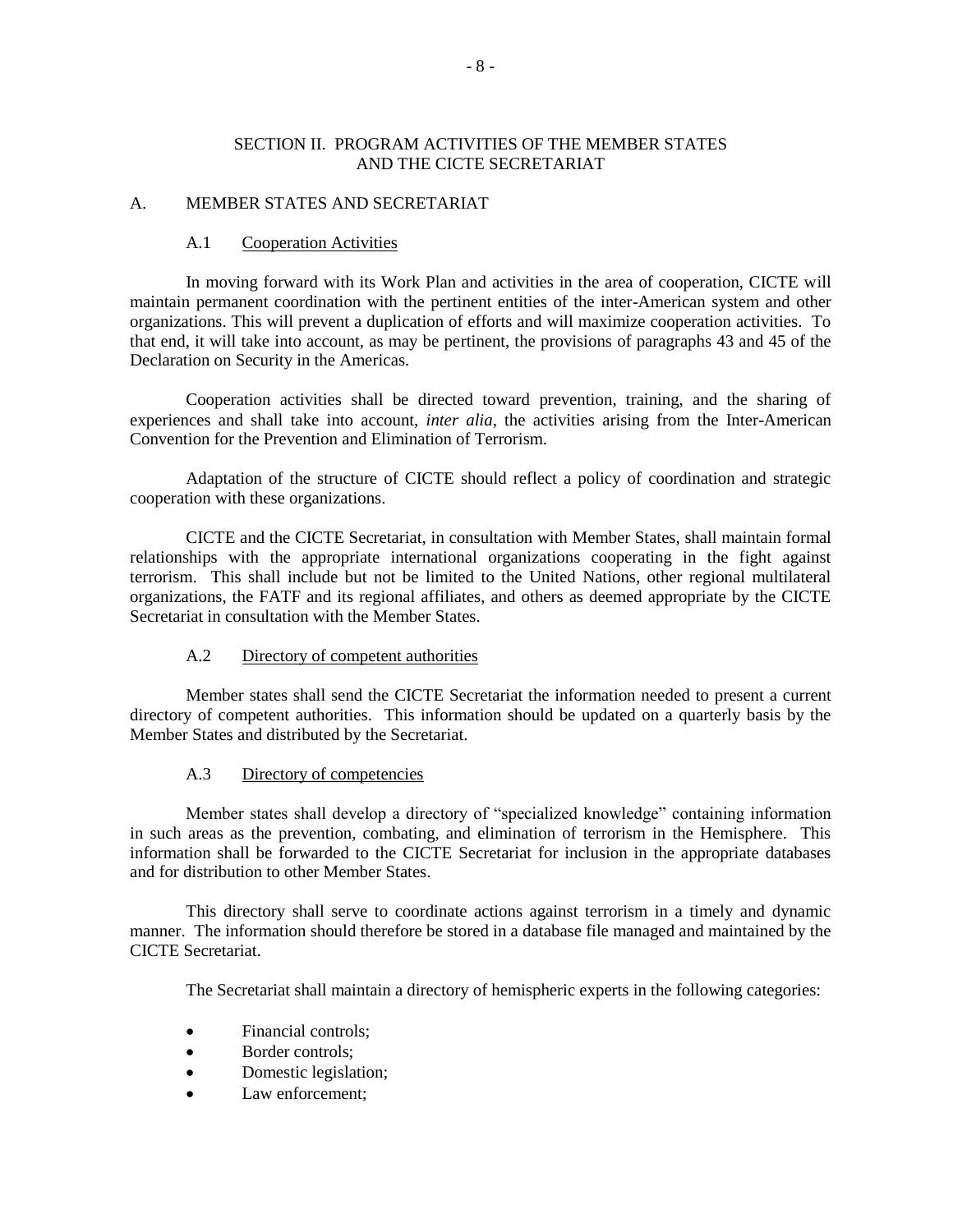- Emerging threats;
- Illicit arms trafficking control: in coordination with the Consultative Committee of CIFTA;
- Control of biological and chemical weapons and of the illicit use of radioactive materials;
- Drug trafficking control: in coordination with CICAD;
- Cyber security
- Port security
- Airport security
- Other related areas;
- Academic community and specialized research centers.

# A.4 Inter-American Data Exchange Network to Prevent, Combat and Eliminate Terrorism

CICTE has created an inter-American data exchange network based on specialized, encrypted software for use by competent authorities and specialized experts, and distributed it to National Points of Contact. Member states now need to consider ways to effectively use this network for information exchange in areas related to counter-terrorism, on the understanding that each state reserves the right to withhold confidential or restricted information in accordance with domestic laws or applicable bilateral agreements.

# B. CICTE SECRETARIAT

The CICTE Secretariat shall attach priority to the following activities designed to implement the recommendations adopted by CICTE:

- B.1 Information gathering
- Directories of competent authorities and directory of competencies
- Compilation of legislation, treaties, conventions and agreements
- Develop a best practices data base
- Collection of data that Member States may present on antiterrorist policies followed by Member States.
- Information on training and technical assistance requirements and offers that Member States may present.
- B.2 Development and maintenance of a data exchange network and a database
- Maintenance of a database containing directories, national legislation, treaties, etc.
- Posting of articles and reference materials on the CICTE web page, with a link to the REMJA electronic database on Mutual Legal Assistance in Criminal Matters and Extradition.
- Developing information on best practices in preventing, combating, and eliminating terrorism on the CICTE web page.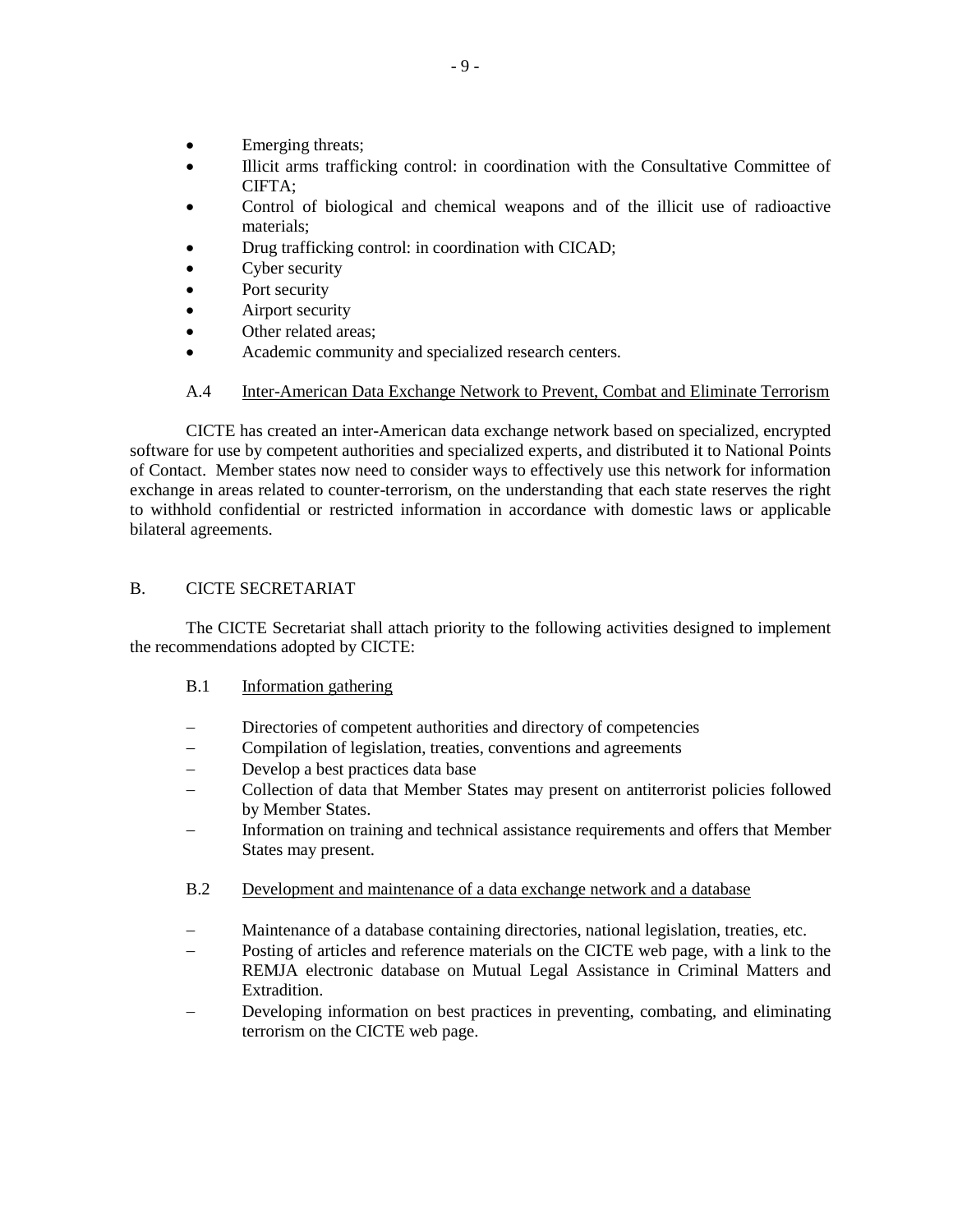# B.3 Program development, training, and technical assistance

- Development and implementation of specific work plan activities, including those concerning border and financial controls
- Design, organization, and implementation of training and technical assistance programs, in keeping with the priorities established in this work plan, particularly the recommendations on financial and border control of the Second Regular Session of CICTE
- Assist Member States that so request to formulate laws consistent with existing international instruments, in the area of the prevention, punishment , and elimination of terrorist financing
- Follow-up on and contribute to CICAD activities to promote application of the CICAD Model Regulations Concerning Laundering Offences Connected to Illicit Drug Trafficking and Related Offences and, in cooperation with CICAD, the CFTAF, GAFISUD, and the FATF, provide Member States that so request with technical assistance in adopting the recommendations of the Model Regulations on controlling terrorist financing
- Continue to participate in the activities of the CICAD Group of Experts on Money Laundering, in particular regarding consideration of the topic of the forfeiture of property and strengthening of international cooperation in this area
- Technical assistance to Member States based on their needs and requirements, particularly in the development of counter-terrorism legislation.
- Identification and development of program options related to emerging threats
- Identify and provide Member States with technical assistance designed to help them meet the new ICAO standards for airport security and new IMO standards for port security
- Provide technical assistance to Member States on security-related aviation improvements
- Provide guidance for Member States on possible means of financing the introduction of airport security improvements and training of the corresponding staff
- Work closely with the CICAD Group of Experts on Maritime Narcotrafficking in formulating recommendations for enhanced maritime and port controls
- Inclusion of aviation and maritime security experts in the on-line data-base

# B.4 Training and Technical Assistance

*Bearing in mind that the aim is for existing control mechanisms to be extended to cover transactions related to the financing of terrorist activities and organizations, it would be necessary to reconfigure training programs for public and private officials on monitoring, preventing, and controlling money laundering operations, so that law enforcement officials recognize the particular features of terrorism financing activities.*

In cooperation with the Inter-American Development Bank and other international cooperation agencies, the CICTE Secretariat shall develop training and assistance programs that are aimed at:

 Training the officials responsible for enforcing controls and for the analysis, investigation, and criminalization of the offense. The training must be directed at the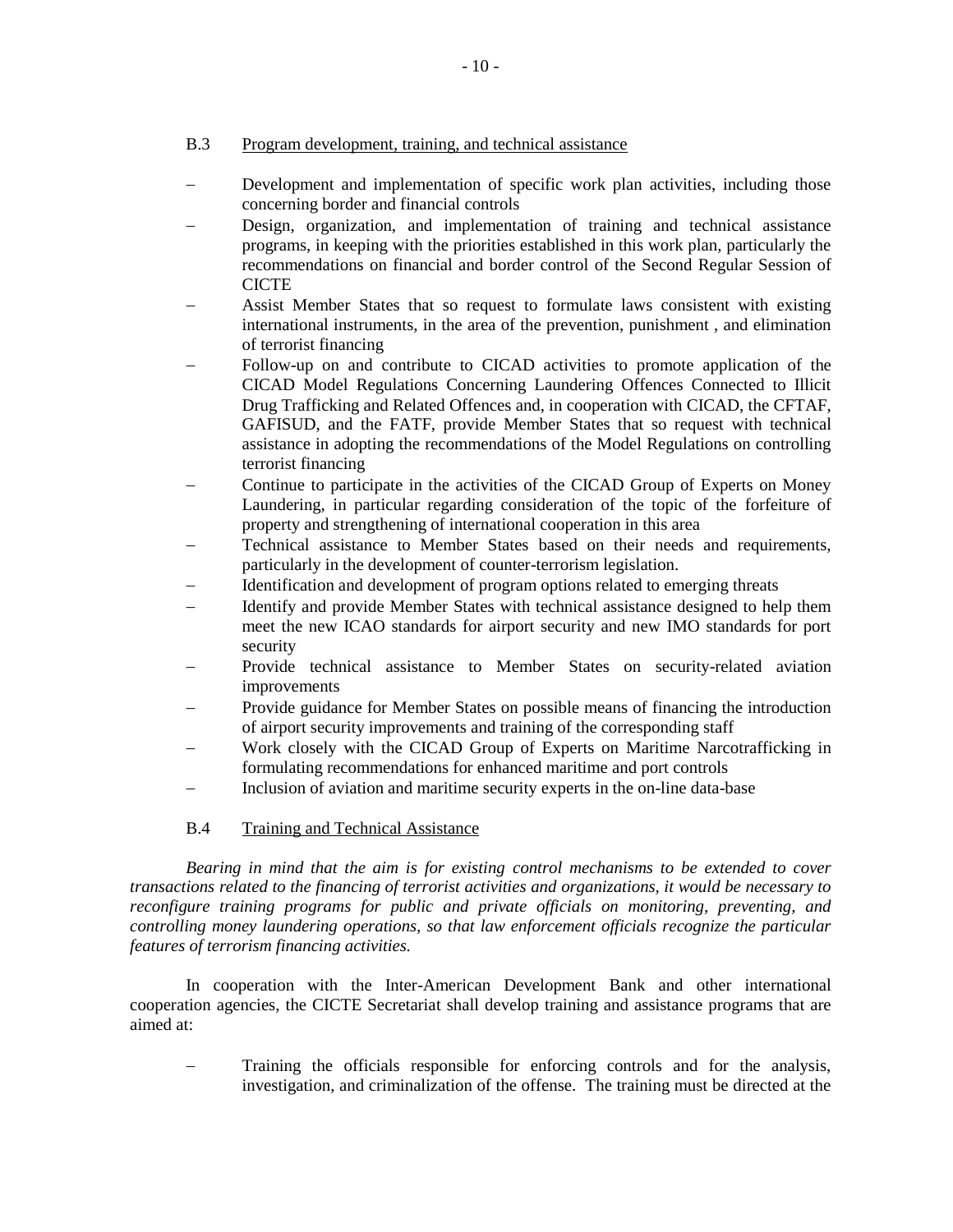agencies involved in preventing and suppressing terrorism, especially the training of judges, and geared towards the use of working tools that make it possible to act more efficiently and rapidly.

- Assisting States in designing and adopting manuals of procedure for preventing, detecting, and controlling activities aimed at financing terrorist activities and/or organizations.
- Teaching different economic sectors how to detect suspicious and unusual transactions related to terrorist activities and to prevent in-payment of illicit monies.
- Exchanging positive experience acquired in controlling and suppressing money laundering and the financing of terrorist activities and/or organizations.
- Strengthening technical cooperation and the transfer of technology among States to give different entities the most appropriate tools for implementing the activities of each entity involved in the fight against the financing of terrorist activities and/or organizations. The States could access tools, such as geo-referencing, statistical analysis, and identifying ties, that make it possible to more quickly and effectively pinpoint the occurrence of specific events related to money laundering activities and the financing of terrorist activities and/or organizations.

### B.5 Coordination of policies

- Advocacy activities (ratification of treaties, development of domestic legislation, etc.)
- Monitoring of international activities and policy development on counter-terrorism in the various international entities (UN, OAS, subregions, etc.)
- Coordination activities with other organizations (G8, INTERPOL, CICAD, IDB, CITEL, CIFTA, IACD, CIDI, CIP, CHS, and others), taking into account as may be pertinent, the provisions of paragraphs 43 and 45 of the Declaration on Security in the Americas
- Support for and follow-up of the CICTE mandates and application of its decisions where appropriate.
- Periodic consultations between Member States and the CICTE Secretariat to chart progress, identify new circumstances/requirements, and highlight implementation priorities.

### B.6 Data Bank

CICTE shall maintain and expand the inter-American data bank on terrorism, with due consideration for security and confidentiality. It will be linked to the OAS Web site so that the data may be made available immediately. It could include national antiterrorist legislation, model laws, legislative guides, texts of bilateral and multilateral treaties, published articles, and resolutions issued by the UN, the OAS, and other organizations.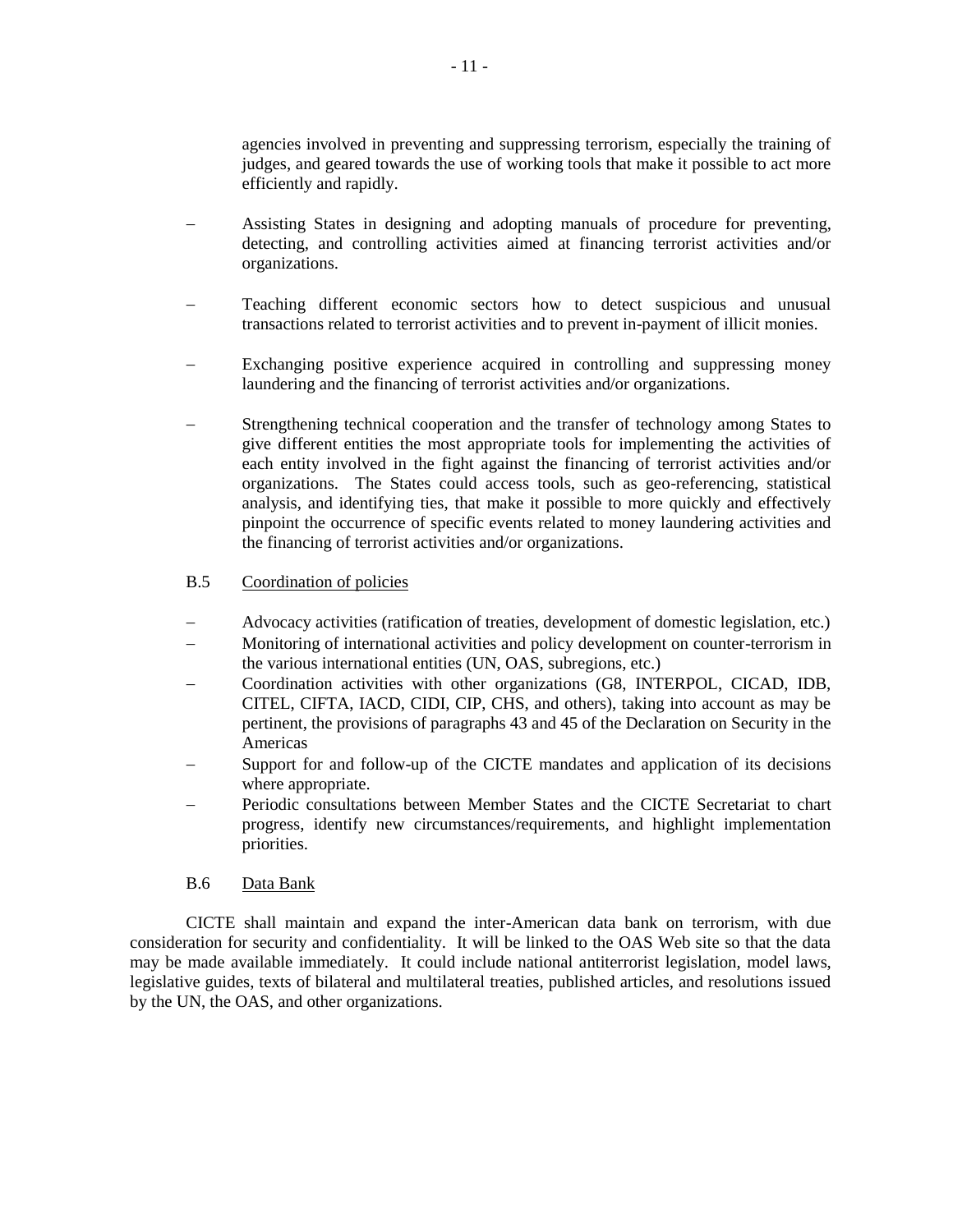### B.7 Inter-American Data Base of Best Practices to Prevent, Combat, and Eliminate Terrorism

CICTE will cooperate and coordinate activities with other organs, agencies, and entities involved in identifying and analyzing best practices aimed at preventing, combating, and eliminating terrorism in the Hemisphere.

This cooperation and coordination activity must be comprehensive and multilateral in its approach, and geared to the preparation of an Inter-American Counter-terrorism Best Practices, data base which takes into account applicable national and international security measures and other illicit transnational activities related to terrorism.

### B.8. Document security

The CICTE Secretariat, in cooperation with the Member States and appropriate international and regional organizations, will develop programs to identify and share best practices in the area of document security. Emerging requirements for biometric identifiers and enhanced security of travel documents require development of targeted technical assistance projects.

#### B.9. Inter-agency cooperation

In the course of developing and executing technical assistance and training programs, the CICTE Secretariat and the Member States noted the need for effective inter-agency and intragovernmental coordination. The CICTE Secretariat will continue to use available resources and programs to assist Member States in identifying best practices and developing effective inter-agency organizations.

### SECTION III. INTER-AMERICAN CONVENTION AGAINST TERRORISM

As the specialized organ on terrorism, CICTE will cooperate with the States Party to the Inter-American Convention against Terrorism in order to promote its ratification by other states and implementation and achieve its objectives and goals, according to the terms established under that Convention.

The CICTE Secretariat will remain advised on the current status of the Convention and will assist Member States, as requested, in locating, accessing and exploiting international assistance for implementation and adoption of the Convention.

#### SECTION IV. PRINCIPLES FOR IMPLEMENTING THE WORK PLAN

In implementing this Work Plan, Member States shall ensure that the measures adopted in the fight against terrorism, including those developed by the CICTE Secretariat, must take place with full respect for the personality, sovereignty and independence of Member States, as well as for the rule of law, human rights and fundamental freedoms, in compliance with their obligations under international law, in particular, international human rights, refugee and humanitarian law.